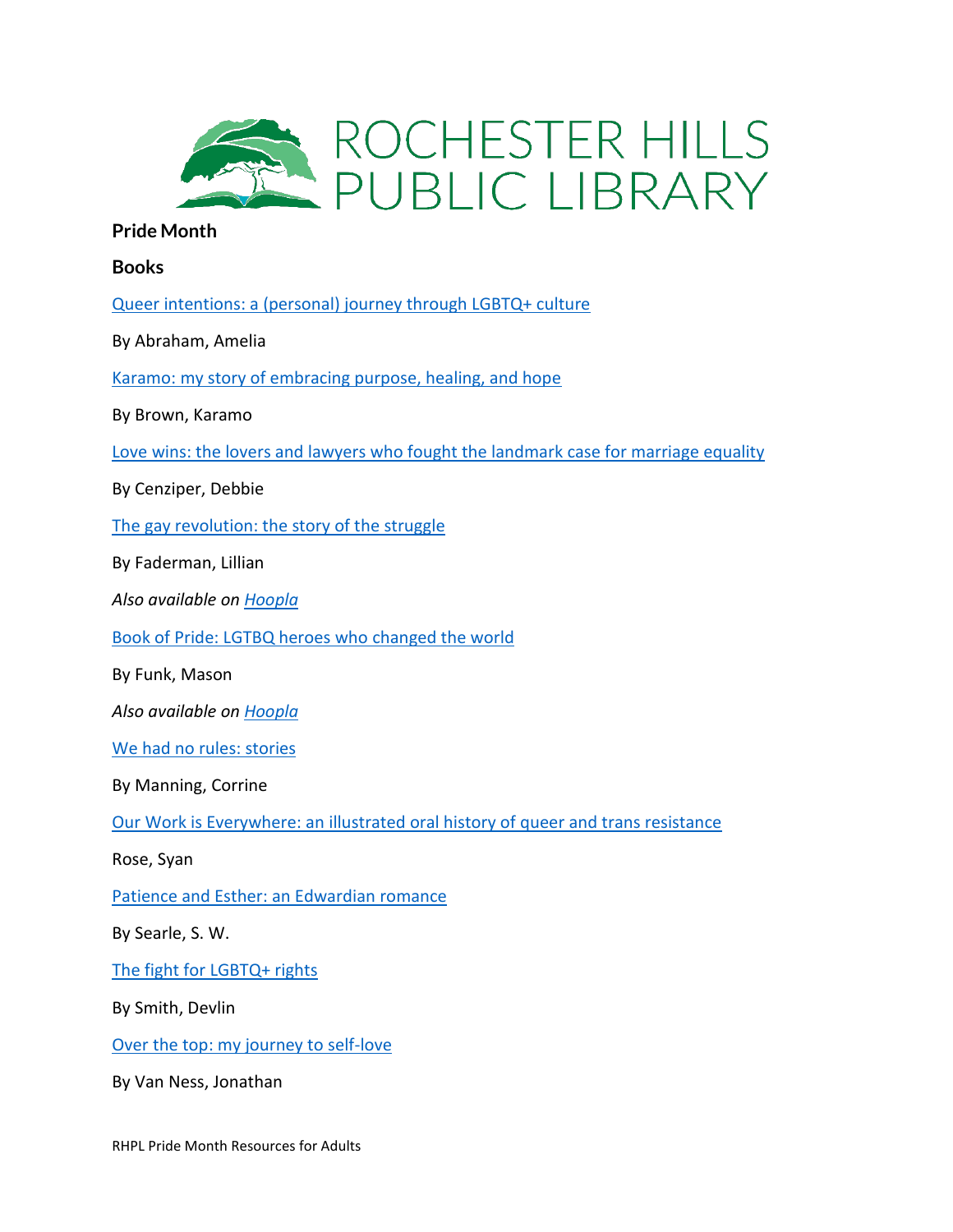## [A Wild and Precious Life](https://catalog.rhpl.org/polaris/search/searchresults.aspx?ctx=3.1033.0.0.8&type=Browse&term=A%20wild%20and%20precious%20life%20:%20a%20memoir&by=TI&sort=RELEVANCE&limit=TOM=*&query=MTE=%27319076%27&page=0&searchid=0)

By Windsor, Edie

## **DVDs**

[For they not know what they do](https://catalog.rhpl.org/polaris/search/title.aspx?ctx=1.1033.0.0.8&pos=1&cn=759922)

[Milk](https://catalog.rhpl.org/polaris/search/title.aspx?ctx=1.1033.0.0.8&pos=7&cn=273331)

[Mom + Mom](https://catalog.rhpl.org/polaris/search/title.aspx?ctx=1.1033.0.0.8&pos=1&cn=704902)

[The most dangerous year](https://catalog.rhpl.org/polaris/search/title.aspx?ctx=1.1033.0.0.8&pos=1&cn=685273)

**[Stonewall](https://catalog.rhpl.org/polaris/search/title.aspx?ctx=3.1033.0.0.8&pos=1&cn=493460)** 

**[Stonewall Uprising](https://catalog.rhpl.org/polaris/search/title.aspx?ctx=3.1033.0.0.8&pos=1&cn=327354)** 

[Vito: the life of gay rights activist Vito Russo](https://catalog.rhpl.org/polaris/search/title.aspx?ctx=1.1033.0.0.8&pos=3&cn=697707)

## **Streaming and e-books**

[Changing our minds: the story of Dr. Evelyn Hooker](https://rhpl.kanopy.com/video/changing-our-minds-story-dr-evelyn-hooker)

*Available on Kanopy*

[The Gay Rights Movement](https://catalog.rhpl.org/polaris/search/title.aspx?ctx=3.1033.0.0.8&pos=1&cn=741356)

By Braun, Eric

*Available on Overdrive*

[East/West Sex and Politics](https://rhpl.kanopy.com/video/eastwest-sex-and-politics)

*Available on Kanopy*

[Liberty 3: Stories about Life and Death](https://rhpl.kanopy.com/video/liberty-3-stories-about-life-death)

*Available on Kanopy*

[The New Black: LGBTQ Rights in African American Communities](https://rhpl.kanopy.com/video/new-black)

*Available on Kanopy*

[The Parade](https://www.hoopladigital.com/title/12340519?utm_source=MARC)

*Available on Hoopla*

[Pride: the celebration and the struggle](https://metronet.overdrive.com/metronet-rochesterhills/content/media/5297707)

RHPL Pride Month Resources for Adults